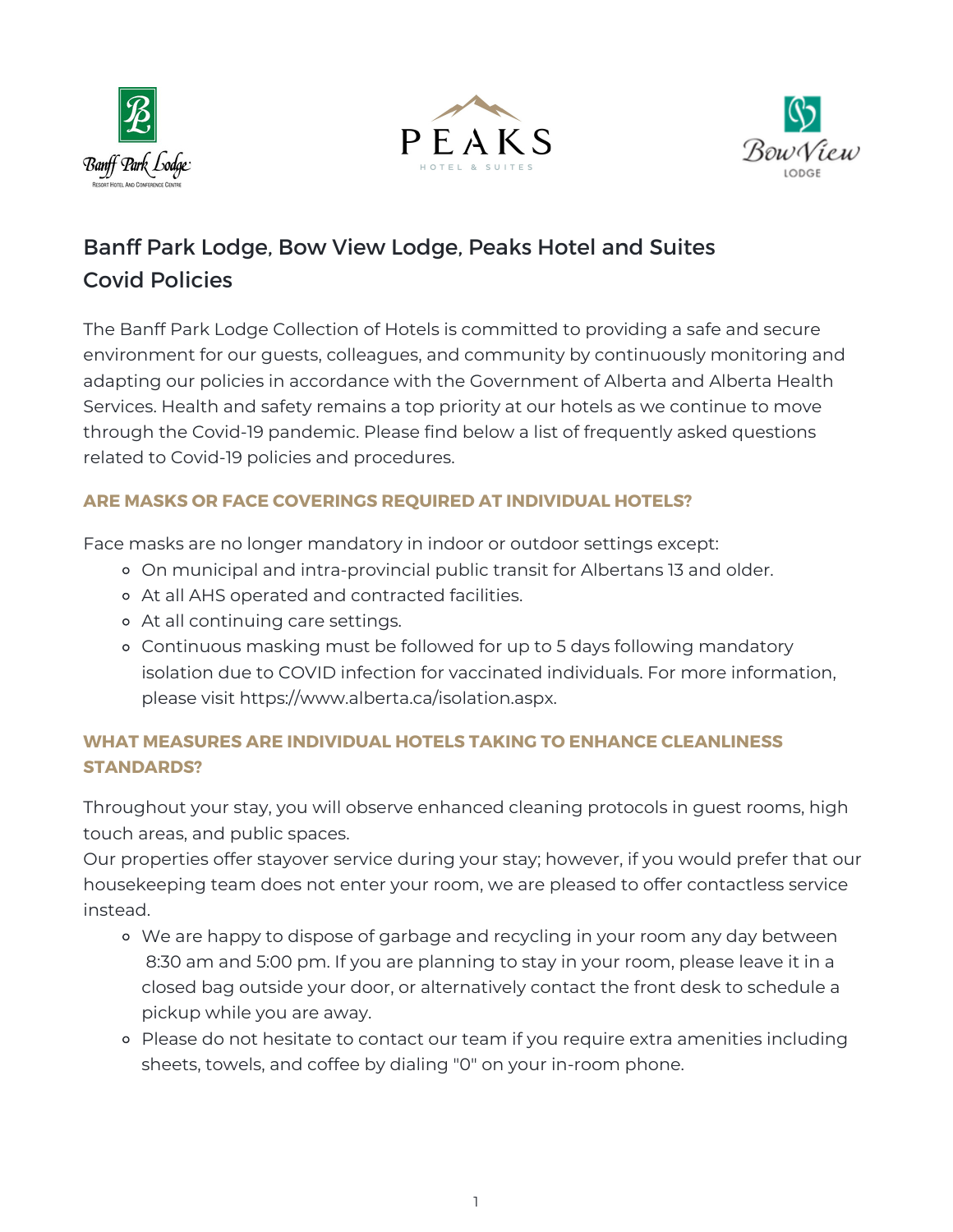## **WHAT MEASURES CAN I TAKE TO REDUCE THE SPREAD OF COVID-19?**

It is important that all individuals prioritize the health and well-being of those around them in order to prevent the spread of the virus. Here are a few reminders of how to keep yourselves and others safe:

- Monitor for symptoms and regularly self-assess for changes in your personal health.
- Wash hands frequently and use hand sanitizer.
- Maintain physical distance from other guests and staff members.
- Stay home and away from others if you have any symptoms.
- Plan activities in advance to ensure physical distancing. Consider going during nonpeak hours.
- Avoid high-risk activities such as sharing food and beverages, sharing equipment, and having close-range conversations.

## **ARE THERE ANY TRAVEL RESTRICTIONS THAT I SHOULD BE AWARE OF AT THIS TIME?**

Domestic Travel

- As of November 30, 2021, travellers 12 years and older must be fully vaccinated to travel by air or rail within [Canada,](https://travel.gc.ca/travel-covid/travel-restrictions/domestic-travel) with very few [exceptions.](https://www.canada.ca/en/public-health/news/2021/11/adjustments-to-canadas-border-and-travel-measures.html)
- Presenting a negative COVID-19 test is no longer accepted as an alternative to vaccination for travel.
- For additional information, please contact your airline or railway company regarding boarding requirements.

International Arrivals

- o International travellers arriving into Canada, including Canadians returning from outside of Canada, must comply with federal travel restrictions, entry requirements and mandatory COVID-19 testing (where applicable).
- For more information about Canada's [requirements](https://travel.gc.ca/travel-covid) for travel, testing and borders, please visit https://travel.gc.ca/travel-covid.

#### **WHAT IS YOUR CANCELLATION POLICY AT THIS TIME?**

We pride ourselves in our customer service and are happy to adjust or change your booking as needed. We understand that travel plans may change due to Covid-19 and will be flexible with our cancellation policies at this time.